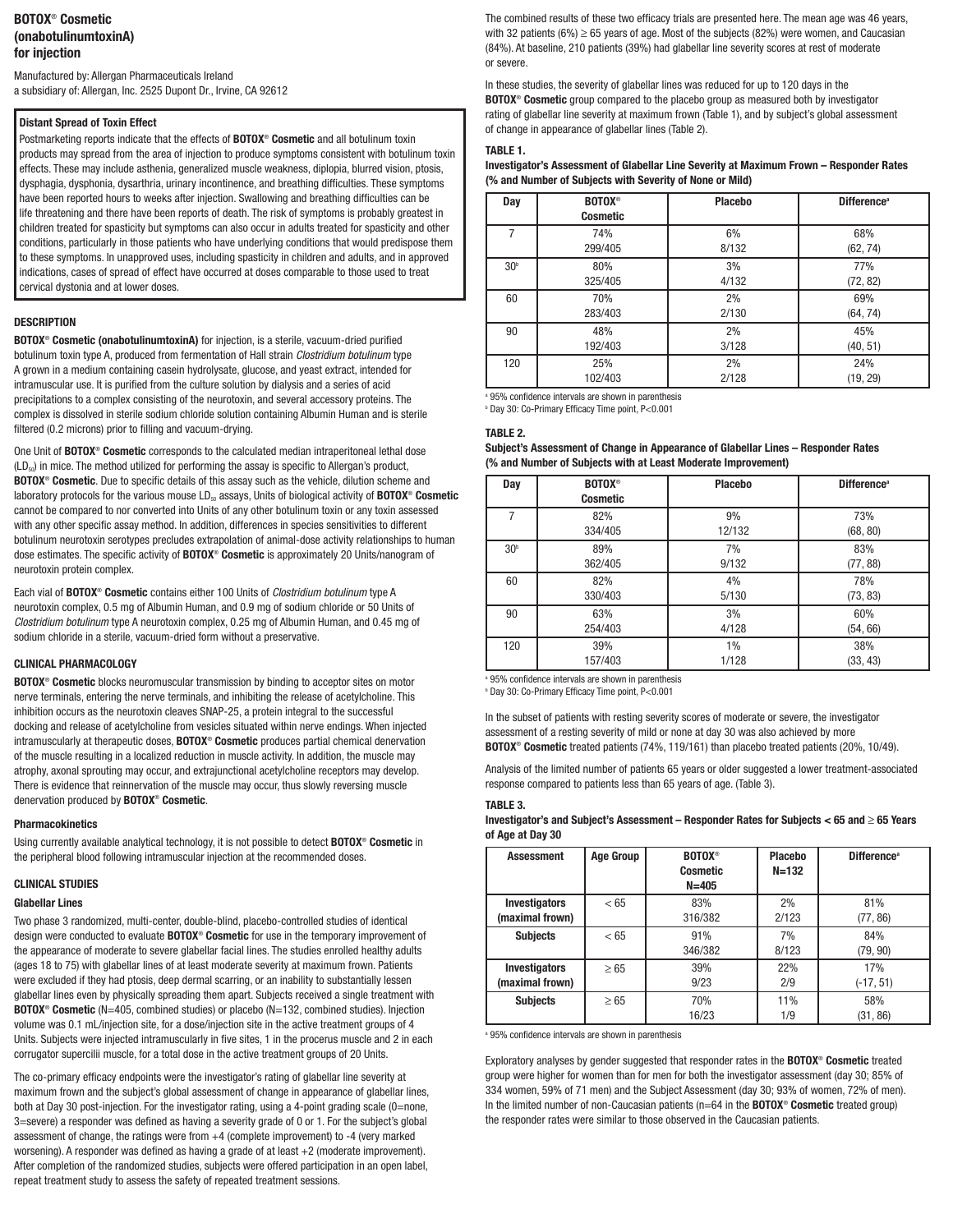## INDICATIONS AND USAGE

BOTOX<sup>®</sup> Cosmetic is indicated for the temporary improvement in the appearance of moderate to severe glabellar lines associated with corrugator and/or procerus muscle activity in adult patients ≤ 65 years of age.

## CONTRAINDICATIONS

BOTOX<sup>®</sup> Cosmetic is contraindicated in the presence of infection at the proposed injection site(s) and in individuals with known hypersensitivity to any botulinum toxin preparation or to any of the components in the formulation.

#### WARNINGS

BOTOX<sup>®</sup> and BOTOX<sup>®</sup> Cosmetic contain the same active ingredient in the same formulation. Therefore, adverse events observed with the use of **BOTOX**<sup>®</sup> also have the potential to be associated with the use of **BOTOX<sup>®</sup> Cosmetic.** 

The recommended dosage and frequency of administration for **BOTOX®** Cosmetic should not be exceeded. Risks resulting from administration at higher dosages are not known.

#### Lack of Interchangeability between Botulinum Toxin Products

The potency Units of BOTOX® Cosmetic are specific to the preparation and assay method utilized. They are not interchangeable with other preparations of botulinum toxin products and, therefore, units of biological activity of BOTOX® Cosmetic cannot be compared to or converted into units of any other botulinum toxin products assessed with any other specific assay method (see DESCRIPTION).

#### Spread of Toxin Effect

Postmarketing safety data from **BOTOX<sup>®</sup> Cosmetic** and other approved botulinum toxins suggest that botulinum toxin effects may, in some cases, be observed beyond the site of local injection. The symptoms are consistent with the mechanism of action of botulinum toxin and may include asthenia, generalized muscle weakness, diplopia, blurred vision, ptosis, dysphagia, dysphonia, dysarthria, urinary incontinence, and breathing difficulties. These symptoms have been reported hours to weeks after injection. Swallowing and breathing difficulties can be life threatening and there have been reports of death related to spread of toxin effects. The risk of symptoms is probably greatest in children treated for spasticity but symptoms can also occur in adults treated for spasticity and other conditions, and particularly in those patients who have underlying conditions that would predispose them to these symptoms. In unapproved uses, including spasticity in children and adults, and in approved indications, symptoms consistent with spread of toxin effect have been reported at doses comparable to or lower than doses used to treat cervical dystonia.

No definitive serious adverse event reports of distant spread of toxin effect associated with dermatologic use of BOTOX<sup>®</sup>/BOTOX<sup>®</sup> Cosmetic at the labeled dose of 20 Units (for glabellar lines) or 100 Units (for severe primary axillary hyperhidrosis) have been reported.

No definitive serious adverse event reports of distant spread of toxin effect associated with BOTOX<sup>®</sup> for blepharospasm at the recommended dose (30 Units and below) or for strabismus at the labeled doses have been reported.

### Hypersensitivity Reactions

Serious and/or immediate hypersensitivity reactions have been reported. These reactions include anaphylaxis, urticaria, soft tissue edema, and dyspnea. If such a reaction occurs, further injection of BOTOX® Cosmetic should be discontinued and appropriate medical therapy immediately instituted. One fatal case of anaphylaxis has been reported in which lidocaine was used as the diluent, and consequently the causal agent cannot be reliably determined.

#### Pre-Existing Neuromuscular Disorders

Individuals with peripheral motor neuropathic diseases, amyotrophic lateral sclerosis, or neuromuscular junctional disorders (e.g., myasthenia gravis or Lambert-Eaton syndrome) should be monitored particularly closely when given botulinum toxin. Patients with neuromuscular disorders may be at increased risk of clinically significant effects including severe dysphagia and respiratory compromise from typical doses of BOTOX® Cosmetic (see ADVERSE REACTIONS).

### Dysphagia and Breathing Difficulties in Treatment of Cervical Dystonia

Treatment with BOTOX® and other botulinum toxin products can result in swallowing or breathing difficulties. Patients with pre-existing swallowing or breathing difficulties may be more susceptible to these complications. In most cases, this is a consequence of weakening of muscles in the area of injection that are involved in breathing or swallowing. When distant effects occur, additional respiratory muscles may be involved (see WARNINGS).

Deaths as a complication of severe dysphagia have been reported after treatment with botulinum toxin. Dysphagia may persist for several months, and require use of a feeding tube to maintain adequate nutrition and hydration. Aspiration may result from severe dysphagia and is a particular risk when treating patients in whom swallowing or respiratory function is already compromised.

Treatment of cervical dystonia with botulinum toxins may weaken neck muscles that serve as accessory muscles of ventilation. This may result in a critical loss of breathing capacity in patients with respiratory disorders who may have become dependent upon these accessory muscles. There have been postmarketing reports of serious breathing difficulties, including respiratory failure, in cervical dystonia patients.

Patients treated with botulinum toxin may require immediate medical attention should they develop problems with swallowing, speech, or respiratory disorders. These reactions can occur within hours to weeks after injection with botulinum toxin (see WARNINGS, ADVERSE REACTIONS, CLINICAL PHARMACOLOGY).

#### Cardiovascular System

There have been reports following administration of  $BOTOX<sup>®</sup>$  of adverse events involving the cardiovascular system, including arrhythmia and myocardial infarction, some with fatal outcomes. Some of these patients had risk factors including pre-existing cardiovascular disease.

#### Human Albumin

This product contains albumin, a derivative of human blood. Based on effective donor screening and product manufacturing processes, it carries an extremely remote risk for transmission of viral diseases. A theoretical risk for transmission of Creutzfeldt-Jakob disease (CJD) also is considered extremely remote. No cases of transmission of viral diseases or CJD have ever been identified for albumin.

#### **PRECAUTIONS**

The safe and effective use of **BOTOX<sup>®</sup> Cosmetic** depends upon proper storage of the product, selection of the correct dose, and proper reconstitution and administration techniques. Physicians administering **BOTOX<sup>®</sup> Cosmetic** must understand the relevant neuromuscular and/or orbital anatomy of the area involved, as well as any alterations to the anatomy due to prior surgical procedures and avoid injection into vulnerable anatomic areas.

Caution should be used when **BOTOX<sup>®</sup> Cosmetic** treatment is used in the presence of inflammation at the proposed injection site(s) or when excessive weakness or atrophy is present in the target muscle(s).

Reduced blinking from **BOTOX<sup>®</sup> Cosmetic** injection of the orbicularis muscle can lead to corneal exposure, persistent epithelial defect and corneal ulceration, especially in patients with VII nerve disorders. In the use of **BOTOX®** for the treatment of blepharospasm, one case of corneal perforation in an aphakic eye requiring corneal grafting has occurred because of this effect. Careful testing of corneal sensation in eyes previously operated upon, avoidance of injection into the lower lid area to avoid ectropion, and vigorous treatment of any epithelial defect should be employed. This may require protective drops, ointment, therapeutic soft contact lenses, or closure of the eye by patching or other means.

Inducing paralysis in one or more extraocular muscles may produce spatial disorientation, double vision or past pointing. Covering the affected eye may alleviate these symptoms.

Caution should be used when BOTOX® Cosmetic treatment is used in patients who have an inflammatory skin problem at the injection site, marked facial asymmetry, ptosis, excessive dermatochalasis, deep dermal scarring, thick sebaceous skin or the inability to substantially lessen glabellar lines by physically spreading them apart as these patients were excluded from the Phase 3 safety and efficacy trials.

Needle-related pain and/or anxiety may result in vasovagal responses (including e.g., syncope, hypotension), which may require appropriate medical therapy.

Iniection intervals of **BOTOX®** Cosmetic should be no more frequent than every three months and should be performed using the lowest effective dose (see ADVERSE REACTIONS, IMMUNOGENICITY).

#### Information for Patients

The physician should provide a copy of the FDA-Approved Patient Medication Guide and review the contents with the patient. Patients should be advised to inform their doctor or pharmacist if they develop any unusual symptoms (including difficulty with swallowing, speaking, or breathing), or if any existing symptom worsens.

Patients should be counseled that if loss of strength, muscle weakness, or impaired vision occur, they should avoid driving a car or engaging in other potentially hazardous activities.

#### Drug Interactions

Co-administration of  $BOTOX^{\circ}$  Cosmetic and aminoglycosides<sup>1</sup> or other agents interfering with neuromuscular transmission (e.g., curare-like nondepolarizing blockers, lincosamides, polymyxins, quinidine, magnesium sulfate, anticholinesterases, succinylcholine chloride) should only be performed with caution as the effect of the toxin may be potentiated.

The effect of administering different botulinum neurotoxin serotypes at the same time or within several months of each other is unknown. Excessive neuromuscular weakness may be exacerbated by administration of another botulinum toxin prior to the resolution of the effects of a previously administered botulinum toxin.

## Pregnancy: Pregnancy Category C

Administration of **BOTOX®** Cosmetic is not recommended during pregnancy. There are no adequate and well-controlled studies of **BOTOX®** Cosmetic in pregnant women. When pregnant mice and rats were injected intramuscularly during the period of organogenesis, the developmental NOEL (No Observed Effect Level) of **BOTOX<sup>®</sup> Cosmetic** was 4 Units/kg. Higher doses (8 Units/kg or 16 Units/kg) were associated with reductions in fetal body weights and/or delayed ossification.

In a range finding study in rabbits, daily injection of 0.125 Units/kg/day (days 6 to 18 of gestation) and 2 Units/kg (days 6 and 13 of gestation) produced severe maternal toxicity, abortions and/or fetal malformations. Higher doses resulted in death of the dams. The rabbit appears to be a very sensitive species to **BOTOX<sup>®</sup> Cosmetic**.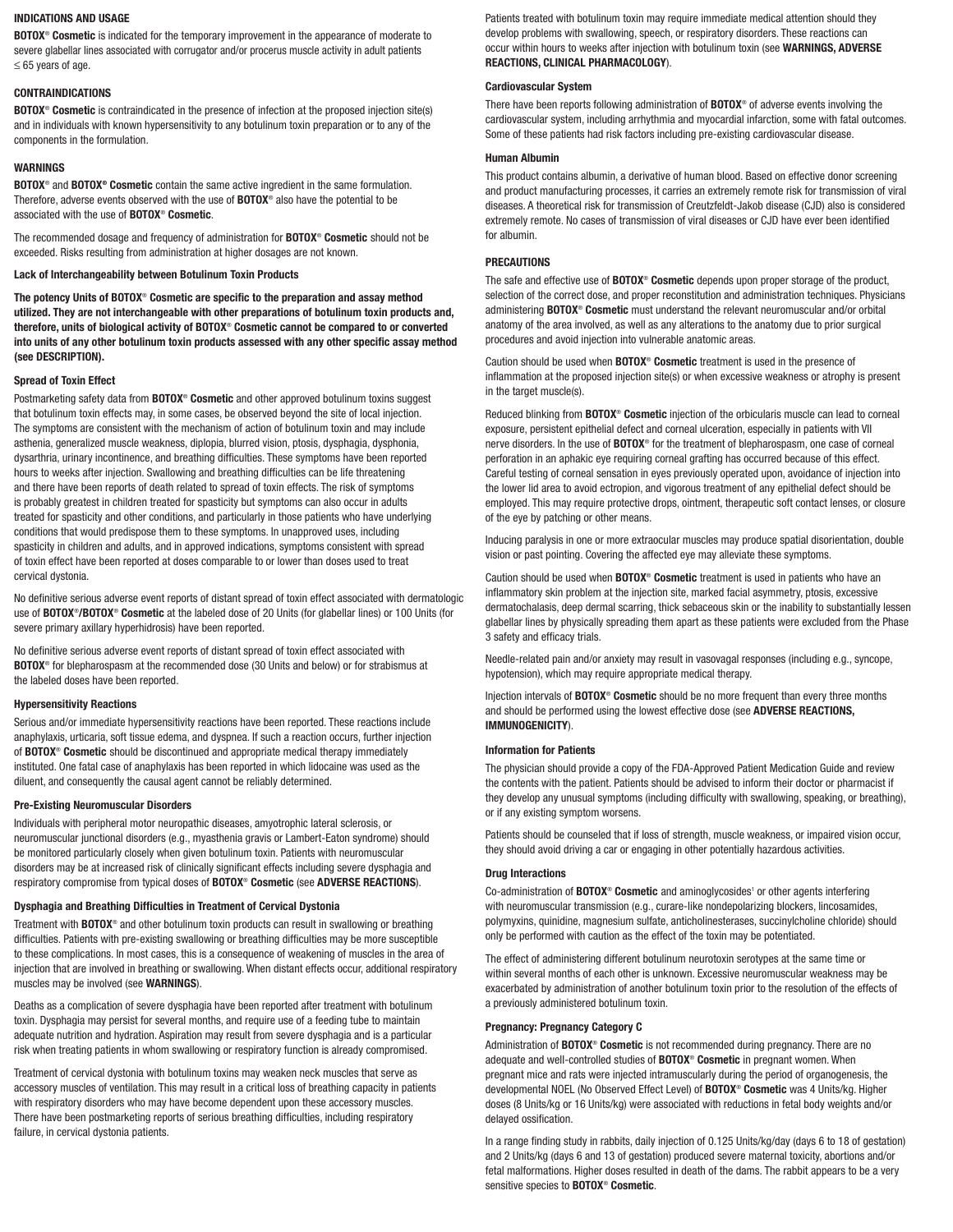If the patient becomes pregnant after the administration of this drug, the patient should be apprised of the potential risks, including abortion or fetal malformations that have been observed in rabbits.

#### Carcinogenesis, Mutagenesis, Impairment of Fertility

Long term studies in animals have not been performed to evaluate carcinogenic potential of BOTOX® Cosmetic.

The reproductive NOEL following intramuscular injection of 0, 4, 8, and 16 Units/kg was 4 Units/kg in male rats and 8 Units/kg in female rats. Higher doses were associated with dose-dependent reductions in fertility in male rats (where limb weakness resulted in the inability to mate), and testicular atrophy or an altered estrous cycle in female rats. There were no adverse effects on the viability of the embryos.

#### Nursing Mothers

It is not known whether this drug is excreted in human milk. Because many drugs are excreted in human milk, caution should be exercised when **BOTOX<sup>®</sup> Cosmetic** is administered to a nursing woman.

#### Pediatric Use

Use of **BOTOX<sup>®</sup> Cosmetic** is not recommended in children.

#### Geriatric Use

The two clinical studies of **BOTOX<sup>®</sup> Cosmetic** did not include sufficient numbers of subjects aged 65 and over to determine whether they respond differently from younger subjects. However, the responder rates appeared to be higher for patients younger than age 65 than for patients 65 years or older (see CLINICAL STUDIES).

There were too few patients (N=3) over the age of 75 to allow any meaningful comparisons.

#### ADVERSE REACTIONS

#### General

BOTOX<sup>®</sup> and BOTOX<sup>®</sup> Cosmetic contain the same active ingredient in the same formulation. Therefore adverse events observed with the use of  $BOTOX^*$  also have the potential to be associated with the use of BOTOX® Cosmetic.

The most serious adverse events reported after treatment with botulinum toxin include spontaneous reports of death, sometimes associated with anaphylaxis, dysphagia, pneumonia, and/or other significant debility.

There have also been reports of adverse events involving the cardiovascular system, including arrhythmia and myocardial infarction, some with fatal outcomes. Some of these patients had risk factors including pre-existing cardiovascular disease (see WARNINGS).

New onset or recurrent seizures have also been reported, typically in patients who are predisposed to experiencing these events. The exact relationship of these events to the botulinum toxin injection has not been established. Additionally, a report of acute angle closure glaucoma one day after receiving an injection of botulinum toxin for blepharospasm was received, with recovery four months later after laser iridotomy and trabeculectomy. Focal facial paralysis, syncope and exacerbation of myasthenia gravis have also been reported after treatment of blepharospasm.

In general, adverse events occur within the first week following injection of BOTOX® Cosmetic and while generally transient may have a duration of several months or longer. Localized pain, infection, inflammation, tenderness, swelling, erythema and/or bleeding/bruising may be associated with the injection. Local weakness of the injected muscle(s) represents the expected pharmacological action of botulinum toxin. However, weakness of adjacent muscles may also occur due to spread of toxin.

#### Glabellar Lines

In clinical trials of **BOTOX®** Cosmetic the most frequently reported adverse events following injection of BOTOX® Cosmetic were headache\*, respiratory infection\*, flu syndrome\*, blepharoptosis and nausea.

Less frequently occurring (<3%) adverse reactions included pain in the face, erythema at the injection site\*, paresthesia\* and muscle weakness. While local weakness of the injected muscle(s) is representative of the expected pharmacological action of botulinum toxin, weakness of adjacent muscles may occur as a result of the spread of toxin. These events are thought to be associated with the injection and occurred within the first week. The events were generally transient but may last several months or longer.

(\* incidence not different from Placebo)

The data described in Table 4 reflect exposure to BOTOX® Cosmetic in 405 subjects aged 18 to 75 who were evaluated in the randomized, placebo-controlled clinical studies to assess the use of BOTOX<sup>®</sup> Cosmetic in the improvement of the appearance of glabellar lines (see CLINICAL STUDIES). Adverse events of any cause were reported for 44% of the BOTOX® Cosmetic treated subjects and 42% of the placebo treated subjects. The incidence of blepharoptosis was higher in the **BOTOX<sup>®</sup> Cosmetic** treated arm than in placebo (3% vs. 0).

In the open-label, repeat injection study, blepharoptosis was reported for 2% (8/373) of subjects in the first treatment cycle and 1% (4/343) of subjects in the second treatment cycle. Adverse events of any type were reported for 49% (183/373) of subjects overall. The most frequently reported of these adverse events in the open-label study included respiratory infection, headache, flu syndrome, blepharoptosis, pain and nausea.

Because clinical trials are conducted under widely varying conditions, adverse reaction rates observed in the clinical trials of a drug cannot be directly compared to rates in the clinical trials of another drug and may not be predictive of rates observed in practice.

#### TARI F 4.

Adverse Events Reported at Higher Frequency (>1%) in the BOTOX® Cosmetic Group Compared to the Placebo Group

|                                                                         | <b>Percent of Patients Reporting Adverse Events</b> |                                  |  |
|-------------------------------------------------------------------------|-----------------------------------------------------|----------------------------------|--|
| <b>Adverse Events by Body System</b>                                    | <b>BOTOX<sup>®</sup> Cosmetic</b><br>$(N=405)$<br>% | <b>Placebo</b><br>$(N=130)$<br>% |  |
| <b>Overall</b>                                                          | 44                                                  | 42                               |  |
| Body as a Whole<br>Pain in Face                                         | $\overline{2}$                                      | 1                                |  |
| Skin and Appendages<br><b>Skin Tightness</b>                            | 1                                                   | U                                |  |
| <b>Digestive System</b><br>Nausea<br>Dyspepsia<br><b>Tooth Disorder</b> | 3                                                   | 2<br>O                           |  |
| <b>Special Senses</b><br>Blepharoptosis                                 | 3                                                   | 0                                |  |
| Musculoskeletal System<br><b>Muscle Weakness</b>                        | $\overline{2}$                                      | 0                                |  |
| Cardiovascular<br>Hypertension                                          |                                                     | 0                                |  |

### Immunogenicity

Treatment with **BOTOX<sup>®</sup> Cosmetic** may result in the formation of neutralizing antibodies that may reduce the effectiveness of subsequent treatments with **BOTOX®** Cosmetic by inactivating the biological activity of the toxin. The rate of formation of neutralizing antibodies in patients receiving BOTOX® Cosmetic has not been well studied.

The critical factors for neutralizing antibody formation have not been well characterized. The results from some studies suggest that botulinum toxin injections at more frequent intervals or at higher doses may lead to greater incidence of antibody formation. The potential for antibody formation may be minimized by injecting the lowest effective dose given at the longest feasible intervals between injections.

### Postmarketing Experience

Transient ptosis, the most frequently reported complication, has been reported in the literature in approximately 5% of patients. There has been a single report of diplopia, which resolved completely in three weeks.

The following other adverse reactions have been identified since the drug has been marketed: abdominal pain; blurred vision; brachial plexopathy; decreased hearing; diarrhea; ear noise; erythema multiforme; fever; focal facial paralysis; glaucoma; localized numbness; loss of appetite; malaise; myalgia; myasthenia gravis; pruritus; psoriasiform eruption; retinal vein occlusion; sweating; syncope; vertigo with nystagmus; and vomiting.

Because these reactions are reported voluntarily from a population of uncertain size, it is not always possible to reliably estimate their frequency or establish a causal relationship to botulinum toxin.

#### Reporting Adverse Events

Adverse events following use of BOTOX® Cosmetic should be reported to the Pharmacovigilance Department, Allergan Inc. (1-800-433-8871). Adverse events may also be reported to the U.S. Department of Health and Human Services (DHHS) Adverse Event Reporting System. Report forms and reporting requirement information can be obtained from Adverse Event Reporting System (AERS) through a toll free number 1-800-822-7967.

## Overdosage

Excessive doses of **BOTOX<sup>®</sup> Cosmetic** may be expected to produce neuromuscular weakness with a variety of symptoms. Respiratory support may be required where excessive doses cause paralysis of respiratory muscles. In the event of overdose, the patient should be medically monitored for symptoms of excessive muscle weakness or muscle paralysis (see WARNINGS and PRECAUTIONS). Symptomatic treatment may be necessary.

Symptoms of overdose are likely not to be present immediately following injection. Should accidental injection or oral ingestion occur, the person should be medically supervised for several weeks for signs and symptoms of excessive muscle weakness or muscle paralysis.

In the event of overdose, antitoxin raised against botulinum toxin is available from the Centers for Disease Control and Prevention (CDC) in Atlanta, GA. However, the antitoxin will not reverse any botulinum toxin-induced effects already apparent by the time of antitoxin administration. In the event of suspected or actual cases of botulinum toxin poisoning, please contact your local or state Health Department to process a request for antitoxin through the CDC. If you do not receive a response within 30 minutes, please contact the CDC directly at 1-770-488-7100. More information can be obtained at http://www.cdc.gov/ncidod/srp/drugs/drug-service.html.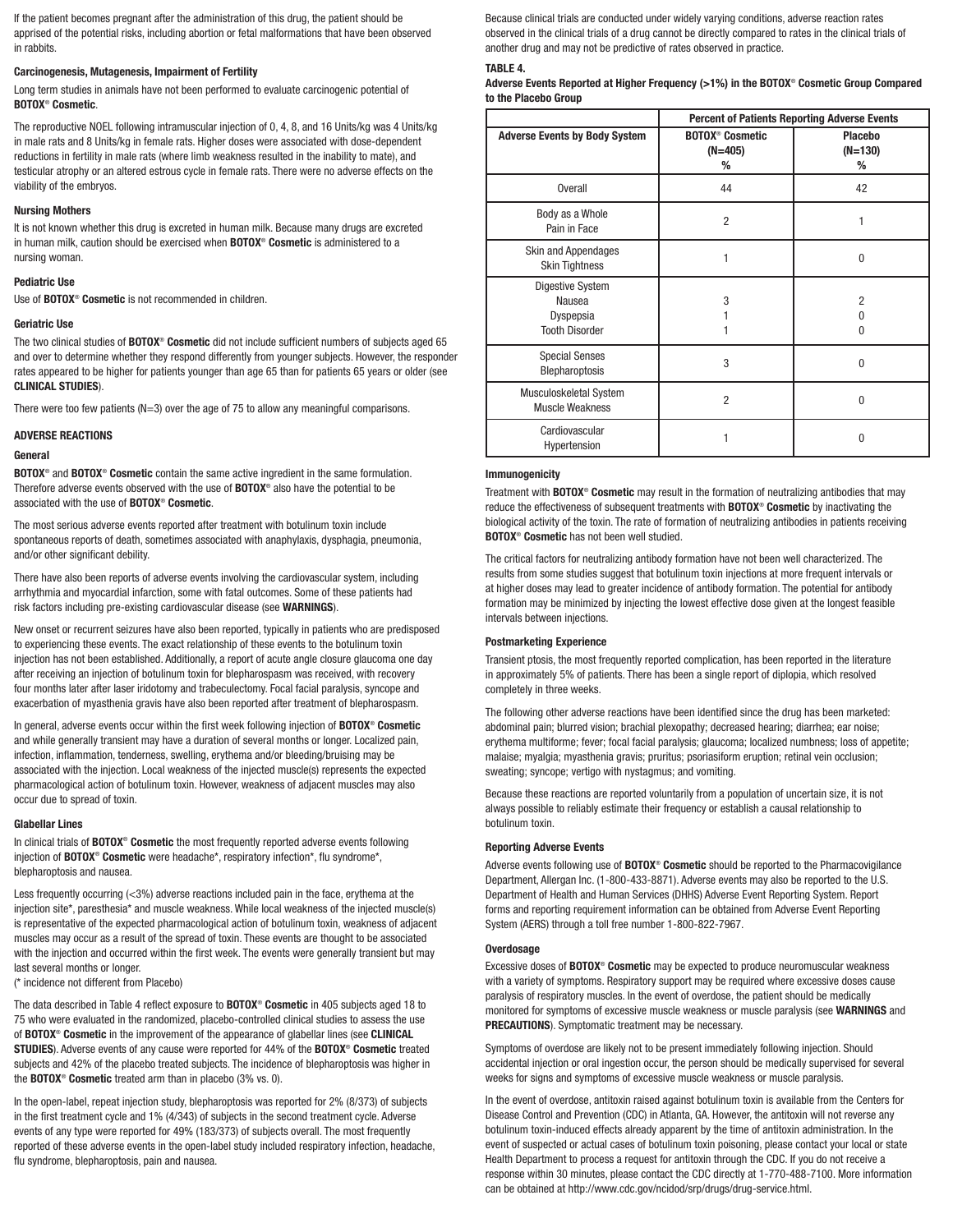## DOSAGE AND ADMINISTRATION

#### For Intramuscular Injection Only

BOTOX<sup>®</sup> Cosmetic is to be reconstituted only with 0.9% sterile, non-preserved saline prior to intramuscular injection. Per the dilution table below, draw up the required amount of 0.9% sterile non-preserved sodium chloride solution into a syringe to obtain a reconstituted solution at a concentration of 4 Units/0.1 mL and a total treatment dose of 20 Units in 0.5 mL. The duration of activity of BOTOX<sup>®</sup> Cosmetic for glabellar lines is approximately 3-4 months. The safety and effectiveness of more frequent dosing with **BOTOX® Cosmetic** has not been clinically evaluated and is not recommended.

## Dilution Table

| <b>Diluent Added to</b><br>100 Unit Vial (0.9% Sodium<br><b>Chloride Injection Only)</b> | <b>Resulting Dose</b><br>Units per 0.1 mL | <b>Diluent Added to</b><br>50 Unit Vial (0.9% Sodium<br><b>Chloride Injection Only)</b> | <b>Resulting Dose</b><br>Units per 0.1 mL |
|------------------------------------------------------------------------------------------|-------------------------------------------|-----------------------------------------------------------------------------------------|-------------------------------------------|
| $2.5$ mL                                                                                 | 4 Units                                   | $1.25$ mL                                                                               | 4 Units                                   |

Reconstituted **BOTOX<sup>®</sup> Cosmetic** should be clear, colorless, and free of particulate matter.

BOTOX<sup>®</sup> Cosmetic is supplied as a single use vial. The product and diluent do not contain a preservative. Once opened and reconstituted it should be stored in a refrigerator (2° to 8°C) and used within 24 hours. Discard any remaining solution. Parenteral drug products should be inspected visually for particulate matter and discoloration prior to administration whenever solution and container permit. Do not freeze reconstituted BOTOX® Cosmetic.

#### Dilution Technique

Using a 21-gauge needle and an appropriately sized syringe draw up a total of 2.5 mL/100 Unit vial or 1.25 mL/50 Unit vial of 0.9% sterile saline without a preservative. Insert the needle at a 45° angle and slowly inject into the **BOTOX<sup>®</sup> Cosmetic** vial. Discard the vial if a vacuum does not pull the diluent into the vial. Gently rotate the vial and record the date and time of reconstitution on the space on the label.

Draw at least 0.5 mL of the properly reconstituted toxin into the sterile syringe, preferably a tuberculin syringe and expel any air bubbles in the syringe barrel. Remove the needle used to reconstitute the product and attach a 30-33 gauge needle. Confirm the patency of the needle.

#### Injection Technique

Glabellar facial lines arise from the activity of the corrugator and orbicularis oculi muscles. These muscles move the brow medially, and the procerus and depressor supercilii pull the brow inferiorly. This creates a frown or "furrowed brow". The location, size, and use of the muscles vary markedly among individuals. Lines induced by facial expression occur perpendicular to the direction of action of contracting facial muscles. An effective dose for facial lines is determined by gross observation of the patient's ability to activate the superficial muscles injected.

In order to reduce the complication of ptosis the following steps should be taken:

- Avoid injection near the levator palpebrae superioris, particularly in patients with larger brow depressor complexes.
- Lateral corrugator injections should be placed at least 1 cm above the bony supraorbital ridge.
- Ensure the injected volume/dose is accurate and where feasible kept to a minimum.
- • Do not inject toxin closer than 1 cm above the central eyebrow.

Using a 30-33 gauge needle, inject a dose of 0.1 mL into each of 5 sites, 2 in each corrugator muscle and 1 in the procerus muscle for a total dose of 20 Units. Typically the initial doses of reconstituted BOTOX® Cosmetic induce chemical denervation of the injected muscles one to two days after injection, increasing in intensity during the first week.



## HOW SUPPLIED

BOTOX<sup>®</sup> Cosmetic is supplied in a single use vial in the following sizes:

50 Units: NDC 0023-3919-50 100 Units: NDC 0023-9232-01

Vials of BOTOX<sup>®</sup> Cosmetic have a holographic film on the vial label that contains the name "Allergan" within horizontal lines of rainbow color. In order to see the hologram, rotate the vial back and forth between your fingers under a desk lamp or fluorescent light source. (Note: the holographic film on the label is absent in the date/batch area.) If you do not see the lines of rainbow color or the name "Allergan," do not use the product and contact Allergan for additional information at 1-800-890-4345 from 7:00 AM to 3:00 PM Pacific Time.

## Rx Only

Single use vial.

## Storage

Unopened vials of **BOTOX<sup>®</sup> Cosmetic** should be stored in a refrigerator ( $2^\circ$  to  $8^\circ$ C) for up to 36 months for the 100 Unit vial or up to 24 months for the 50 Unit vial.

Administer BOTOX<sup>®</sup> Cosmetic within 24 hours of reconstitution; during this period reconstituted BOTOX<sup>®</sup> Cosmetic should be stored in a refrigerator (2° to 8°C). Reconstituted BOTOX<sup>®</sup> Cosmetic should be clear, colorless and free of particulate matter.

Do not use after the expiration date on the vial. All vials, including expired vials, or equipment used with the drug should be disposed of carefully as is done with all medical waste.

#### Revised: 08/2009

© 2009 Allergan, Inc. ® mark owned by Allergan, Inc. U.S. Patents 6,974,578; 6,683,049; 6,896,886

Manufactured by: Allergan Pharmaceuticals Ireland a subsidiary of: Allergan, Inc., 2525 Dupont Dr., Irvine, CA 92612

#### **REFERENCE**

1. Wang YC, Burr DH, Korthals GJ, Sugiyama H. Acute toxicity of aminoglycoside antibiotics as an aid in detecting botulism. Appl Environ Microbiol 1984; 48:951-955.

71823US12A APC99XB09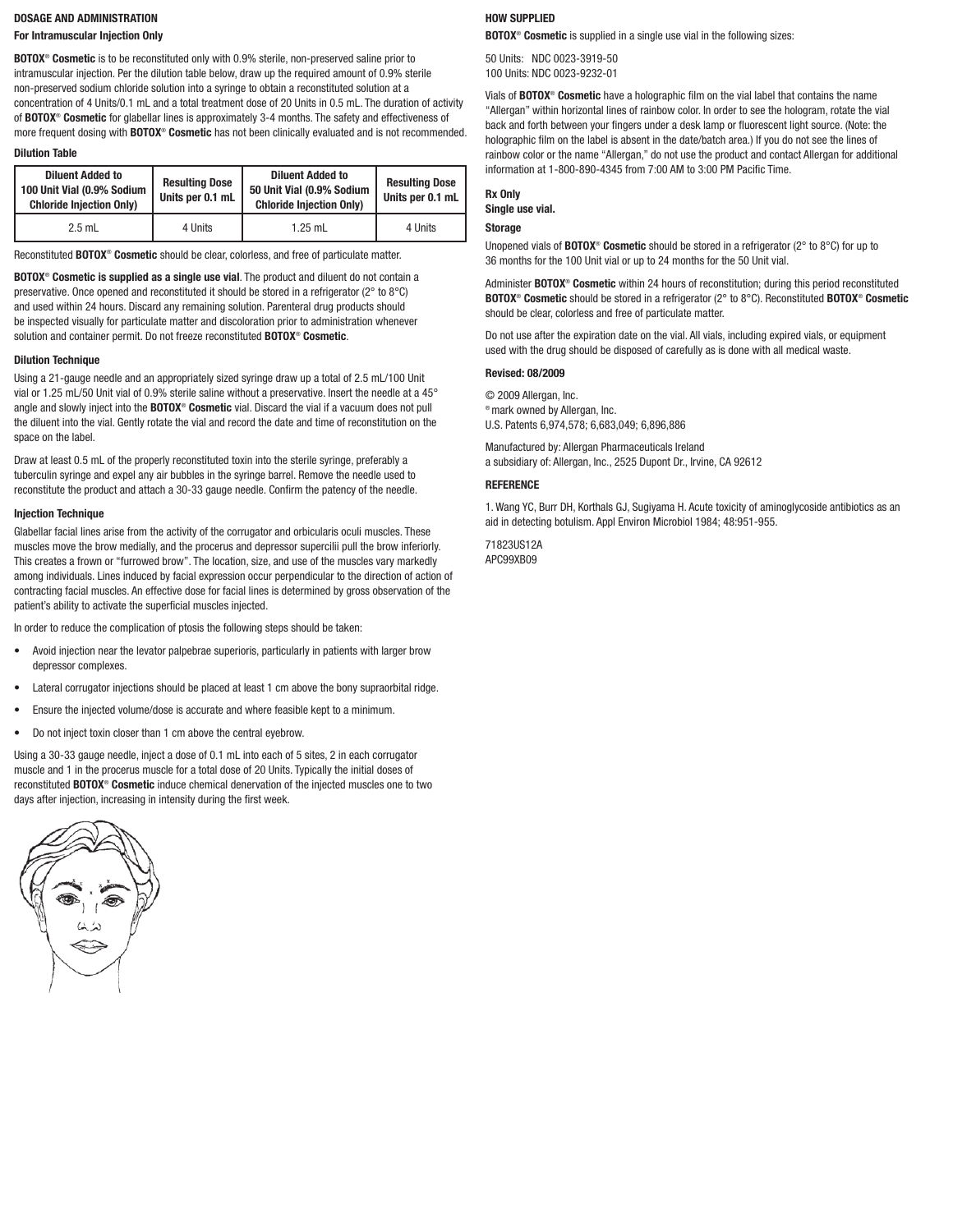## MEDICATION GUIDE BOTOX® and BOTOX® Cosmetic (Boe-tox) (onabotulinumtoxinA) for Injection

Read the Medication Guide that comes with **BOTOX<sup>®</sup> or BOTOX<sup>®</sup> Cosmetic** before you start using it and each time it is given to you. There may be new information. This information does not take the place of talking with your doctor about your medical condition or your treatment. You should share this information with your family members and caregivers.

## What is the most important information I should know about BOTOX<sup>®</sup> and BOTOX® Cosmetic?

BOTOX® and BOTOX® Cosmetic may cause serious side effects that can be life threatening. Call your doctor or get medical help right away if you have any of these problems after treatment with BOTOX® or BOTOX® Cosmetic:

- Problems swallowing, speaking, or breathing. These problems can happen hours to weeks after an injection of BOTOX® or BOTOX<sup>®</sup> Cosmetic usually because the muscles that you use to breathe and swallow can become weak after the injection. Death can happen as a complication if you have severe problems with swallowing or breathing after treatment with **BOTOX**<sup>®</sup> or BOTOX® Cosmetic.
- People with certain breathing problems may need to use muscles in their neck to help them breathe. These patients may be at greater risk for serious breathing problems with **BOTOX<sup>®</sup>** or **BOTOX<sup>®</sup> Cosmetic**.
- Swallowing problems may last for several months. People who cannot swallow well may need a feeding tube to receive food and water. If swallowing problems are severe, food or liquids may go into your lungs. People who already have swallowing or breathing problems before receiving **BOTOX<sup>®</sup>** or **BOTOX<sup>®</sup> Cosmetic** have the highest risk of getting these problems.
- Spread of toxin effects. In some cases, the effect of botulinum toxin may affect areas of the body away from the injection site and cause symptoms of a serious condition called botulism. The symptoms of botulism include:
	- loss of strength and muscle weakness all over the body
	- double vision
	- blurred vision and drooping eyelids
	- hoarseness or change or loss of voice (dysphonia)
	- trouble saying words clearly (dysarthria)
	- loss of bladder control
	- trouble breathing
	- trouble swallowing

These symptoms can happen hours to weeks after you receive an injection of BOTOX® or BOTOX® Cosmetic.

These problems could make it unsafe for you to drive a car or do other dangerous activities. See "What should I avoid while receiving BOTOX® or BOTOX® Cosmetic?"

There has not been a confirmed serious case of spread of toxin effect away from the injection site when BOTOX® has been used at the recommended dose to treat severe underarm sweating, blepharospasm, or strabismus, or when **BOTOX<sup>®</sup> Cosmetic** has been used at the recommended dose to treat frown lines.

## What are BOTOX® and BOTOX® Cosmetic?

**BOTOX**<sup>®</sup> is a prescription medicine that is injected into muscles and used:

- to treat the abnormal head position and neck pain that happens with cervical dystonia (CD) in adults.
- to treat certain types of eye muscle problems (strabismus) or abnormal spasm of the eyelids (blepharospasm) in people 12 years and older.

 $BOTOX<sup>®</sup>$  is also injected into the skin to treat the symptoms of severe underarm sweating (severe primary axillary hyperhidrosis) when medicines used on the skin (topical) do not work well enough.

**BOTOX<sup>®</sup> Cosmetic** is a prescription medicine that is injected into muscles and used to improve the look of moderate to severe frown lines between the eyebrows (glabellar lines) in adults younger than 65 years of age for a short period of time (temporary).

It is not known whether **BOTOX<sup>®</sup>** is safe or effective in children younger than:

- 16 years of age for treatment of cervical dystonia
- 18 years of age for treatment of hyperhidrosis
- 12 years of age for treatment of strabismus or blepharospasm

**BOTOX<sup>®</sup> Cosmetic** is not recommended for use in children younger than 18 years of age.

It is not known whether BOTOX® and BOTOX® Cosmetic are safe or effective for other types of muscle spasms or for severe sweating anywhere other than your armpits.

## Who should not take BOTOX® or BOTOX® Cosmetic?

Do not take **BOTOX®** or **BOTOX® Cosmetic** if you:

- are allergic to any of the ingredients in **BOTOX®** or **BOTOX®** Cosmetic. See the end of this Medication Guide for a list of ingredients in BOTOX® and BOTOX® Cosmetic.
- had an allergic reaction to any other botulinum toxin product such as Myobloc® or Dysport ™
- have a skin infection at the planned injection site

## What should I tell my doctor before taking BOTOX® or BOTOX® Cosmetic?

## Tell your doctor about all your medical conditions, including if you have:

- a disease that affects your muscles and nerves (such as amyotrophic lateral sclerosis [ALS or Lou Gehrig's disease], myasthenia gravis or Lambert-Eaton syndrome). See "What is the most important information I should know about BOTOX® and BOTOX® Cosmetic?"
- allergies to any botulinum toxin product
- had any side effect from any botulinum toxin product in the past
- a breathing problem, such as asthma or emphysema
- swallowing problems
- bleeding problems
- plans to have surgery
- had surgery on your face
- weakness of your forehead muscles, such as trouble raising your eyebrows
- drooping eyelids
- any other change in the way your face normally looks